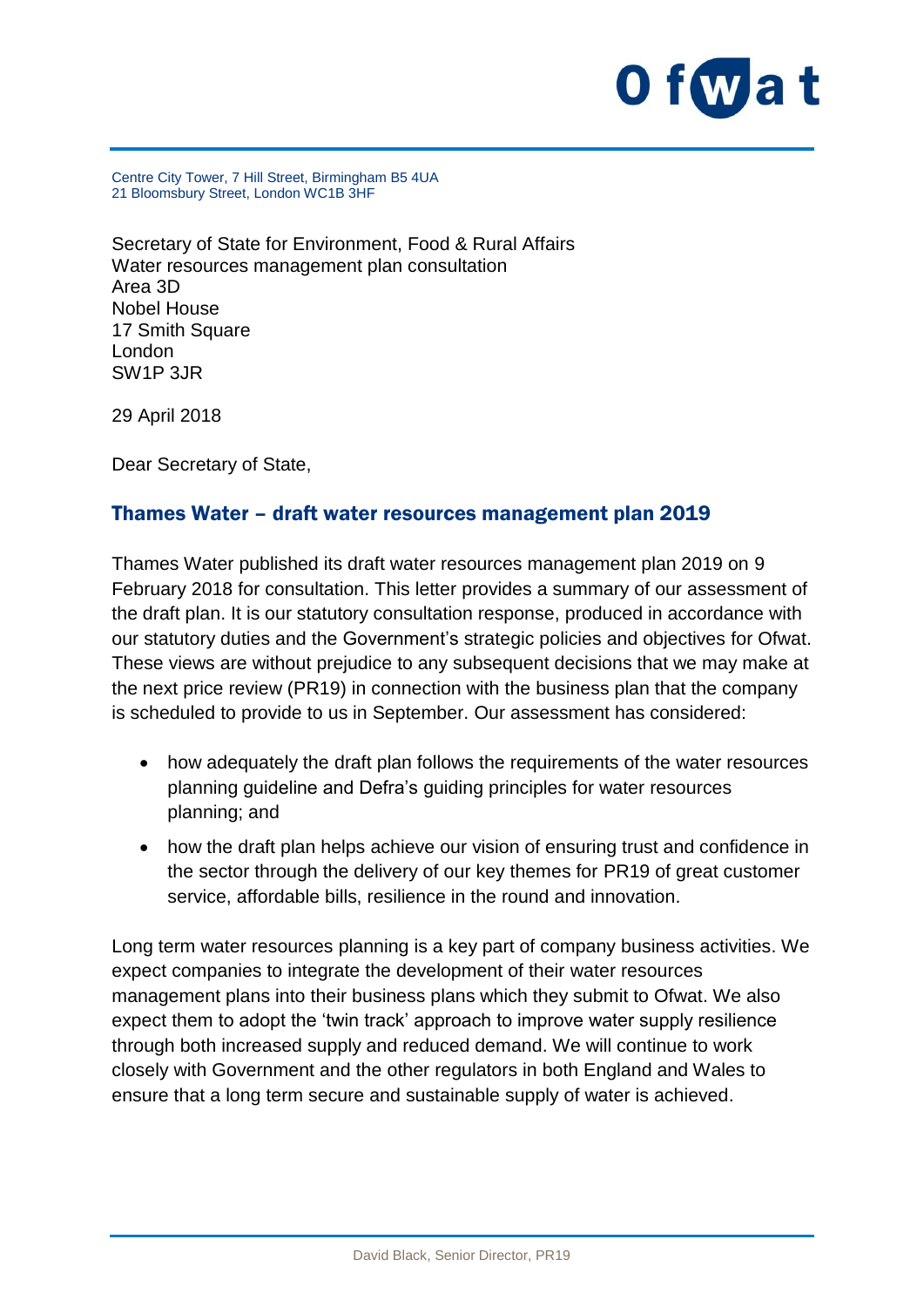Thames Water supplies water to a population of approximately 10.3 million people. It is the largest water company and has a key regional role in the south east of England. Its water resources are planned on the basis of six water resources zones.

Thames Water predicts that many of their water resource zones will be in deficit in the future, without additional action to reduce demand or provide additional supplies. This means there would be insufficient water to maintain supply to customers in some severe drought conditions. The London zone is forecast to enter a deficit in the early 2020s and is most at risk to severe drought events as population is predicted to grow rapidly. The scale of the challenge and complexity of the issues means that effective action is required to deliver for customers and the environment.

The Thames Water plan sets out a range of demand-side and supply-side options to meet future demands for water and ensure that customers receive a sustainable and resilient service. While aspects of Thames Water's plan are in line with our expectations and best practice, there are a number of important areas where the plan fails to provide convincing evidence that it delivers in the best interest of customers. In particular:

- Given the scale of the challenge faced, the plan has not demonstrated that there is an appropriate balance between supply and demand type options, consistent with a twin track approach. While the commitment to meet a 15% leakage reduction by 2025 is welcome, the explanation of how this will be achieved is not set out in the plan and there is no clarity on longer term ambition for leakage reductions after 2025. The reductions in average PCC are also less ambitious than the national average for other companies.
- The plan does not provide sufficient evidence that the proposed supply-side options are appropriate:
	- $\circ$  There is a lack of clarity on the assumptions made in the development of the plan, including the potential risks in deliverability, environmental mitigations and future uncertainties.
	- o The evaluation of options raises concerns that there has not been equal consideration given to third party and transfer schemes compared with in-house options.
	- $\circ$  Given the early stage of option analysis for major new supplies, we also expect active work to continue on the proposed Severn-Thames transfer which could potentially displace or delay other large supplyside options, reduce the environmental impacts of new supply and enhance resilience.
- Considering the key regional role of Thames Water, we are disappointed that the draft plans in the south east appear to miss a major opportunity to secure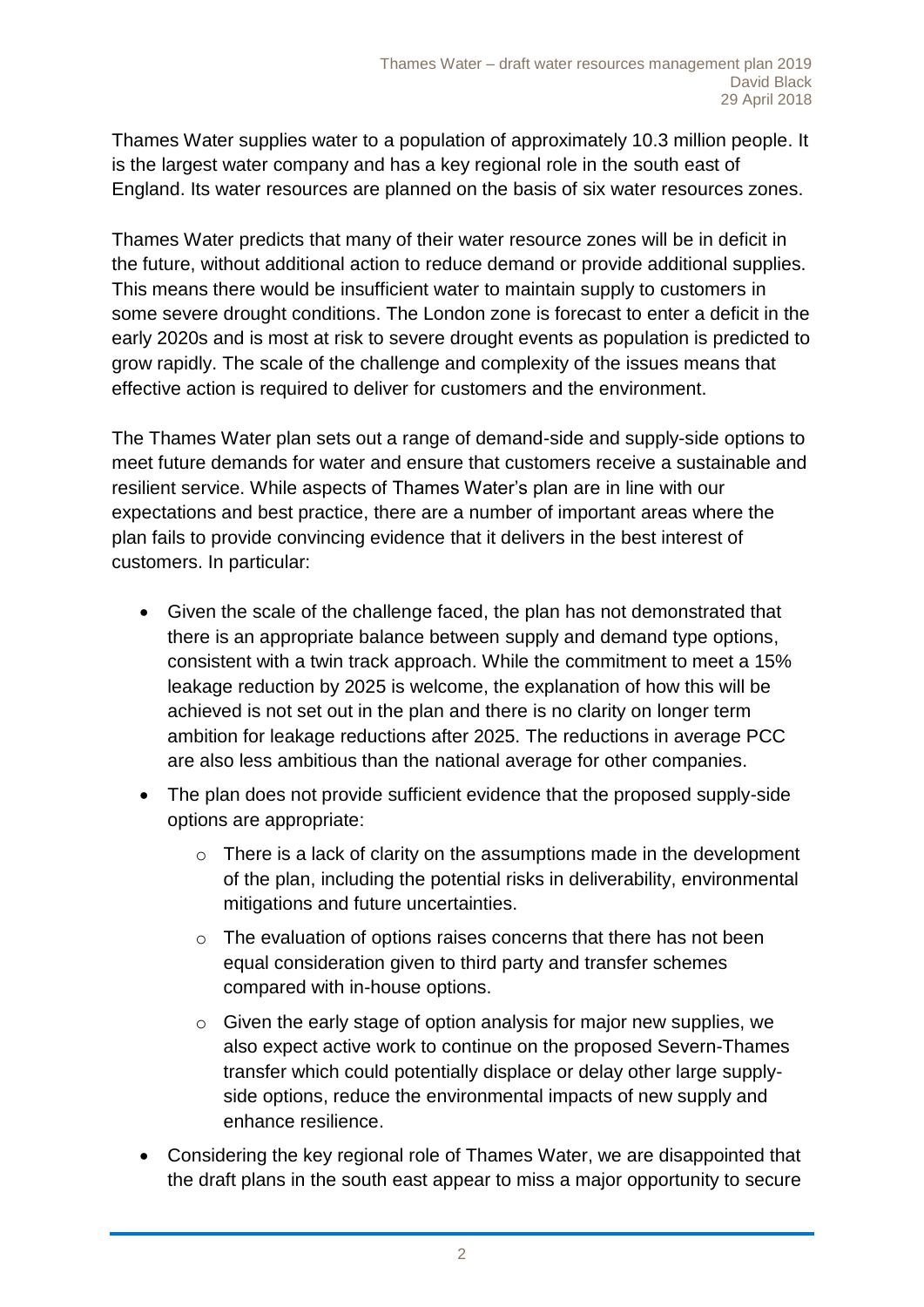the long term resilience of the region. While we appreciate that this is not an issue for Thames Water alone, we expect Thames Water to urgently work to seize the opportunity of regional solutions to address challenges in the south east.

- We do not consider that the plan gives Ofwat sufficient assurance that it will deliver good outcomes for customers and the environment. Board assurance was part of Defra's guiding principles for water resources planning. There are internal inconsistencies within the draft plan such as a leakage reduction target of 15% by 2025 included in the narrative, while data within the plan uses a target of 8%. While this may reflect a change in ambition during the plan development, it raises concern about robustness and Board assurance.
- We have concerns around the process adopted for plan development. We expect to see more transparency on how the final programme was selected to demonstrate that it represents an appropriate package of options, for both the company and region as a whole. There are also lots of unresolved uncertainties, such as the level of sustainability reductions. These raise concerns about the effectiveness of the consultation and the robustness of the draft plan.

Further details on these points are outlined in the annex to this letter alongside more detailed comments on different areas of the draft plan.

I look forward to seeing these points addressed in Thames Water's statement of response and final plan.

Yours sincerely

Pu

David Black Senior Director, PR19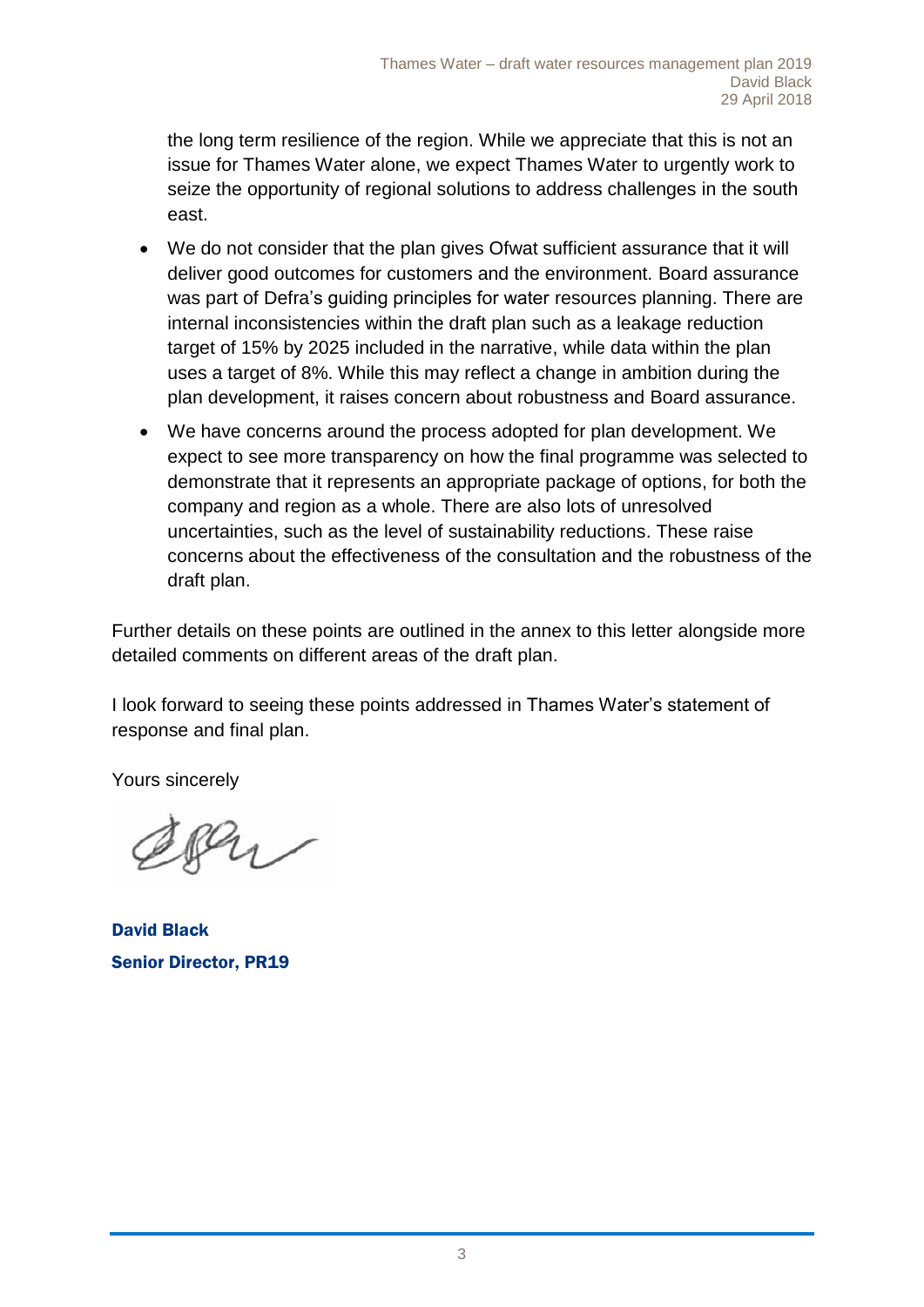# Annex

In this annex we outline further details on the points raised in our main letter alongside more detailed comments on different areas of the draft plan. Our points reflect our assessment approach and cover:

- **1. Plan building blocks:** The overall approach to the development of the draft plan in line with the technical guidance and broader resilience issues.
- 2. Customer participation: The type and quality of interaction with customers and the impact this has had on the draft plan formulation and proposals.
- 3. Demand forecast: How the company has considered the impacts of population growth, leakage and water efficiency in its demand forecast.
- 4. Supply forecast: How the company has considered climate change, abstraction licences changes and transfers in its supply forecast.
- **5. Forecast uncertainty:** The robustness of the draft plan in accommodating uncertainties in the demand and supply forecasts.
- 6. Supply-demand balance: The robustness of the overall need for water, if any, and the scenario testing applied to this assessment.
- **7. Options:** The approach taken to identifying and screening options for both supply and demand, including identification of trades and third party options.
- 8. Decision making: The decision making tools, preferred programme development process and accompanying assurance processes.
- 9. National and regional considerations: The interaction and consistency with national studies and regional groups (where relevant).

### 1. Plan building blocks

Thames Water has used methods and data appropriate to the scale and complexity of the problem that it needs to address and has recognised the different problems across its area. There are significant changes from the approach used in preparing the plan in 2014 which are not fully articulated. Thames Water also faces an ongoing challenge in managing its relationship with its stakeholders. In particular:

• There are significant differences in the data, methods and assumptions used for the draft plan when compared with the previous plan in 2014. As this is not fully articulated in the narrative it is hard to track the delivery of the previous plan and understand the extent of the changes. For example, we would like to see more explanation of why, even with a plan in place, there are some deficits forecast in some zones very early in the planning period (2020-21).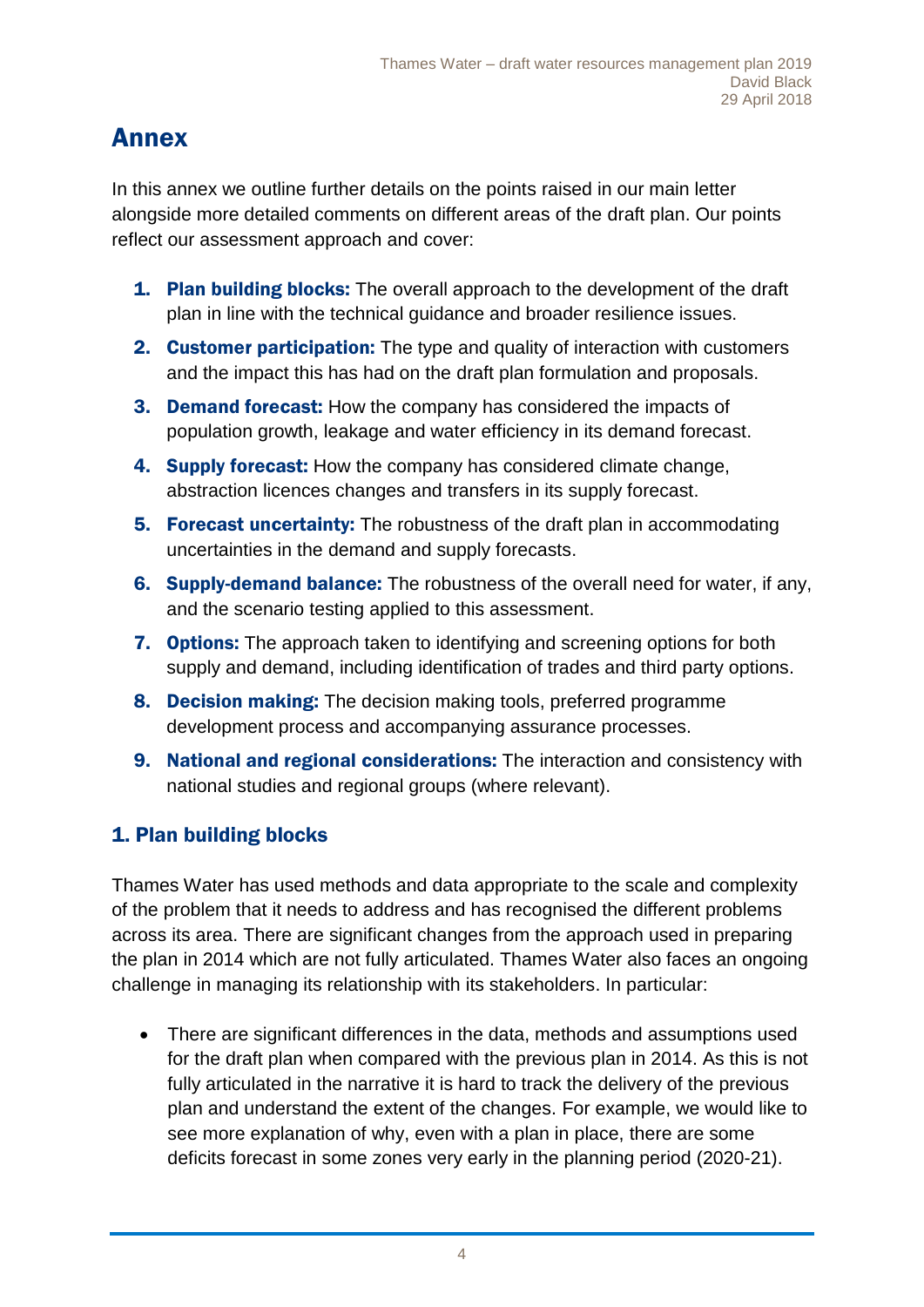- Thames Water has applied the resilience metrics developed by the Water Resources South East (WRSE) group to test 14 different event hazards, such as flooding, asset failure and water quality, against supply availability. This is an example of good practice and it would be helpful to expand this further to consider wider events, such as the impact of freeze-thaw.
- Thames Water has identified what it considers to be the main issues raised by stakeholders and has provided details of their response within the draft plan. The company's extensive contacts with third party pressure groups are listed and dialogue appears to be ongoing. We expect the company to continue to manage its relationship with its stakeholders and ensure that engagement is transparent and of high quality.

#### 2. Customer participation

Thames Water has carried out a wide ranging approach to customer participation reflecting the significant challenges included in their draft plan. Examples of best practice include the use of customer participation to enhance the delivery of demand management projects. However, there is limited evidence provided to give confidence that customers fully understand and support the approach on areas such as resilience and bill impacts of potential solutions. We would expect to see further clarity on this and potentially further work reflected in the final plan. Further specific comments:

- The draft plan is comprehensive including 26 detailed technical appendices. There is a 13 page overview document and sections, like the executive summary, are written so that a non-technical audience can understand. However, further detail, particularly on decision making, is not easily accessible and this reduces transparency.
- Thames Water has discussed resilience with its customers, however, as this is a key plan driver, further evidence is needed on the extent of this engagement and customer support for the proposed change in level of service. Further considerations:
	- $\circ$  Appendix T of the draft plan states that there is a lack of customer understanding of resilience in general, for example, customers felt that the bill impacts for greater resilience required further explanation. Based on this greater transparency should be provided regarding how customers were consulted on current levels of resilience and the options for future resilience.
	- o The research into resilience suggests that, in general customers appear to agree with the move to increased levels of drought resilience by 2030. However, we could find no evidence that customers have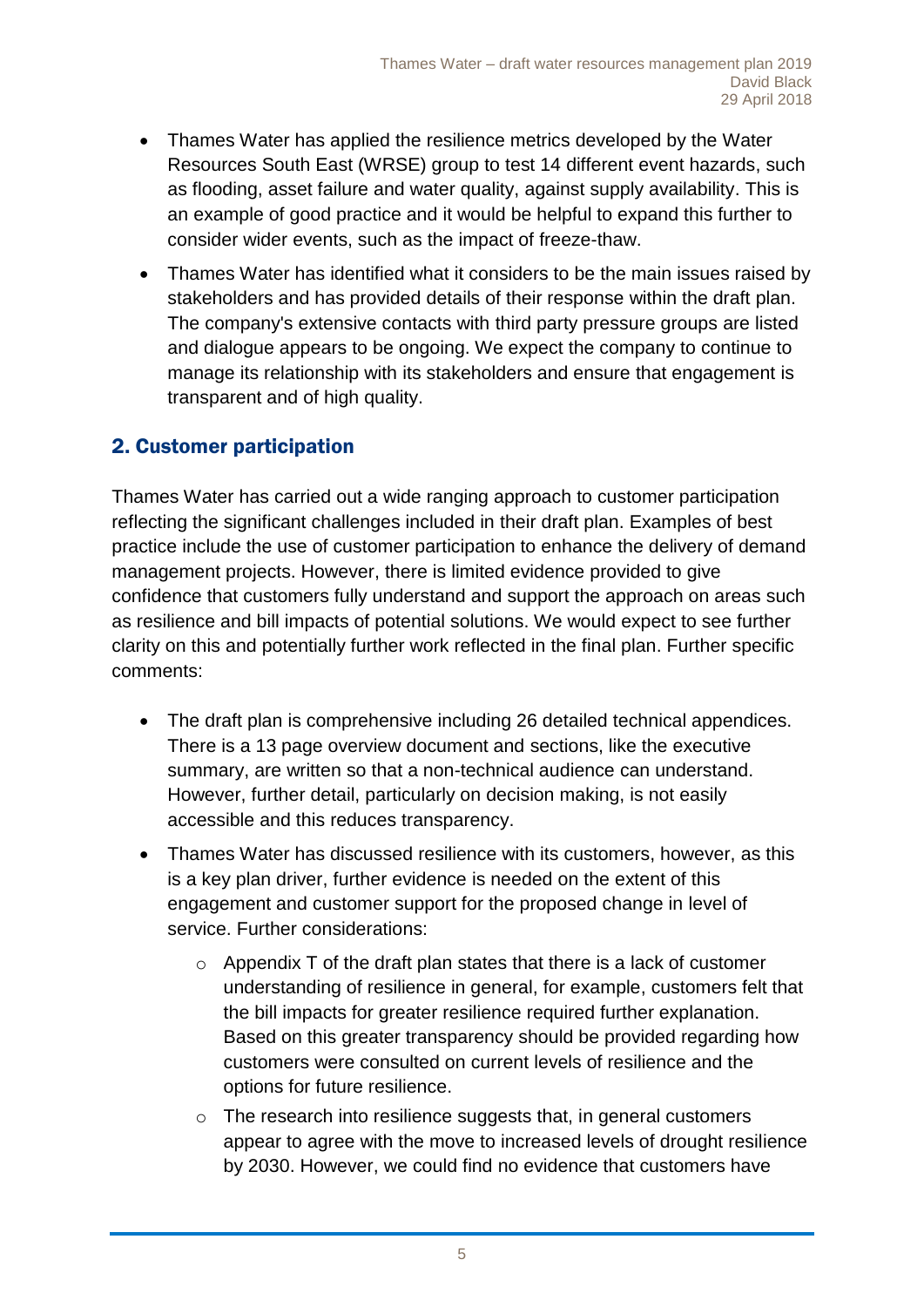been consulted on wider (non-drought) resilience issues and how lead in time for changing the level of resilience and its links to cost, deliverability, licence reductions and affordability were positioned.

- Customers appear to have been consulted regarding the selection and identification of options and this has fed into the programme appraisal methodology. Further considerations:
	- o In the draft plan Thames Water has provided detail of performance and its proposed performance recovery plans where necessary for 2015- 2020. However, it is not clear that customers were provided with this performance information during the research for the draft plan.
	- o As an example of good practice there is evidence of customer participation being utilised to enhance the delivery of demand management and water efficiency projects. For example the use of Smarter Home visits and reward-based incentive schemes.
- Customers' views on general bill impacts has been explored. However, a key drawback of the studies presented is that they appear to have been undertaken on each attribute independently, such as leakage and water restriction frequency, rather than as a package. This drawback is recognised by Thames Water who already plan further work in this area and we note this could change customer support.
- Thames Water's Customer Challenge Group (CCG) has been involved in challenging the ongoing customer participation programme. The draft plan provides a description of this and we expect this to continue for the final plan.

### 3. Demand forecast

The demand forecast is well documented and reference to the industry guidance has been made and it appears to have been followed. However, insufficient evidence is presented on per capita consumption (PCC) trends, especially in London, nonhousehold demand and the robustness of the population forecasts. In particular:

- In the long term, population growth is one of the key drivers of Thames Water's draft plan. Further assurance regarding both short and long term forecasts is required for the final plan, for example how the estimates compare with the latest Greater London Authority forecasts and other independent forecasts.
- PCC when coupled with population growth, is a significant driver for the draft plan. While historical evidence is provided to support the PCC forecasts, the reasons provided for London's PCC do not appear fully justified or as expected. For example, fewer gardens would be assumed to correlate with lower PCC, and higher forecasts due to changing demographics should not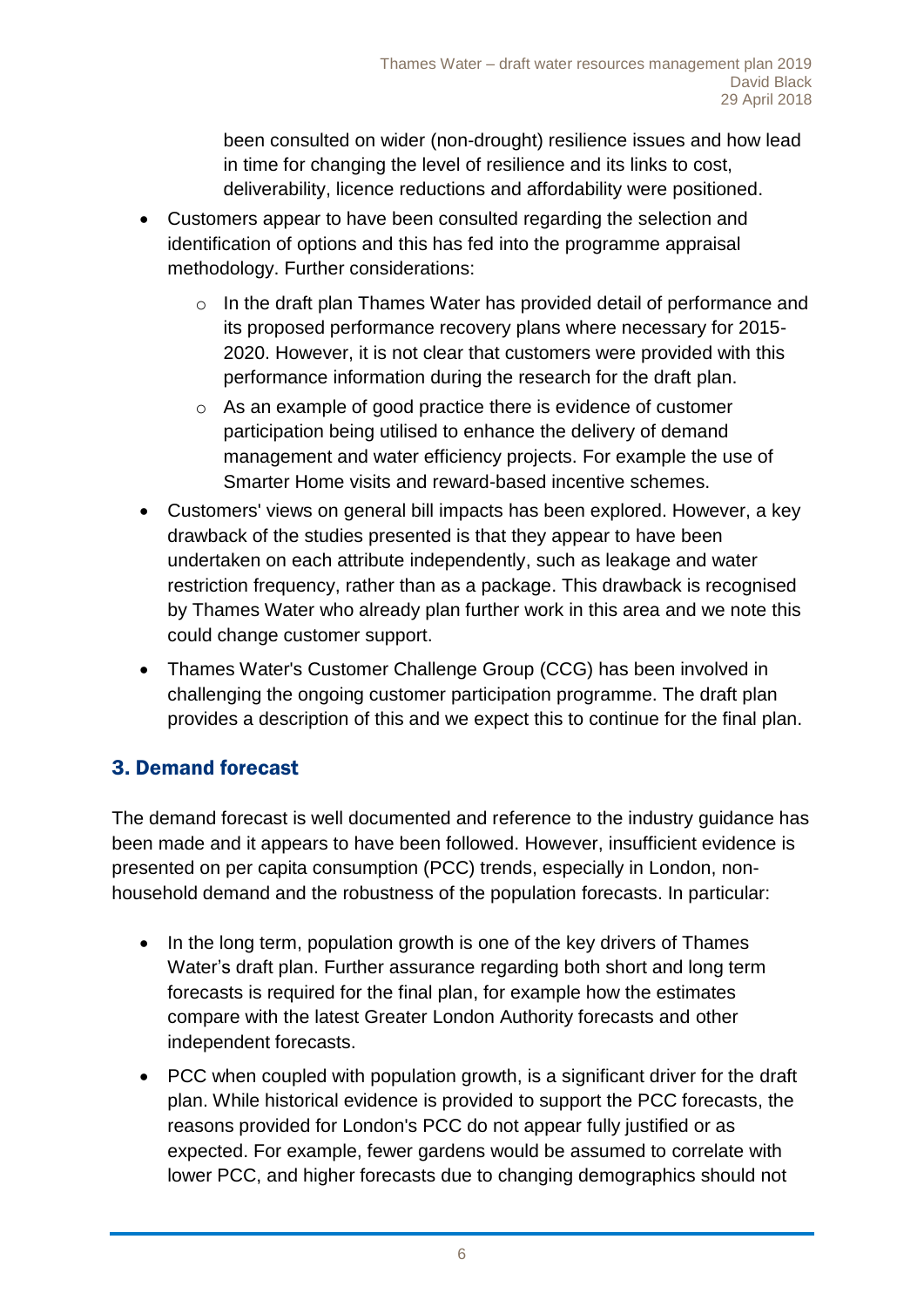be significantly different to changes in other urban centres impacting other companies. These variations should be further investigated.

• Non-household demand has been forecast using a statistical model, however, the draft plan does not mention engagement with specific larger users or retailers to enhance and validate this forecast. This is a gap and engagement here will help support the forecasting of non-household demand.

## 4. Supply forecast

Thames Water has calculated available supply in line with guidance and statistical approaches have been used to help determine low frequency drought yields with higher levels of confidence which is an example of good practice. However, further work is required on the approach to drought orders, the integration of future licence reductions and treatment process losses. In particular:

- Thames Water has excluded drought orders from their baseline forecasts with the rationale that these are not a long term sustainable option. However, the draft plan does not adequately set out the significance of these being excluded and this approach is an industry outlier. Further clarity for the reasons for their removal and its impact on the draft plan needs to be provided.
- The Water Industry National Environmental Programme (WINEP) abstraction licence changes have not been fully incorporated in the baseline forecasts and instead have been presented as three scenarios. In the London zone, which faces the largest challenge, the reduction could range from 25-125 Ml/d. Given the potential significance of this impact, the discussion of these reductions and their impact on the programme is not presented sufficiently clearly in the draft plan.
- Process water losses from treatment works range from 3% to 14% of their output. Thames Water should investigate further the works which are outliers and have process losses greater than 10%. The relationship between the numbers represented in Appendix K and those included in Table 4-2 of the main plan also need to be clarified.

### 5. Forecast uncertainty

Thames Water has described a number of risks and uncertainties associated with the preferred plan together with mitigations which is an example of good practice. However, we would like to see greater evidence on how the risks were selected and that the draft plan is robust to accommodating all key uncertainties given their potential significance. Further specific comments: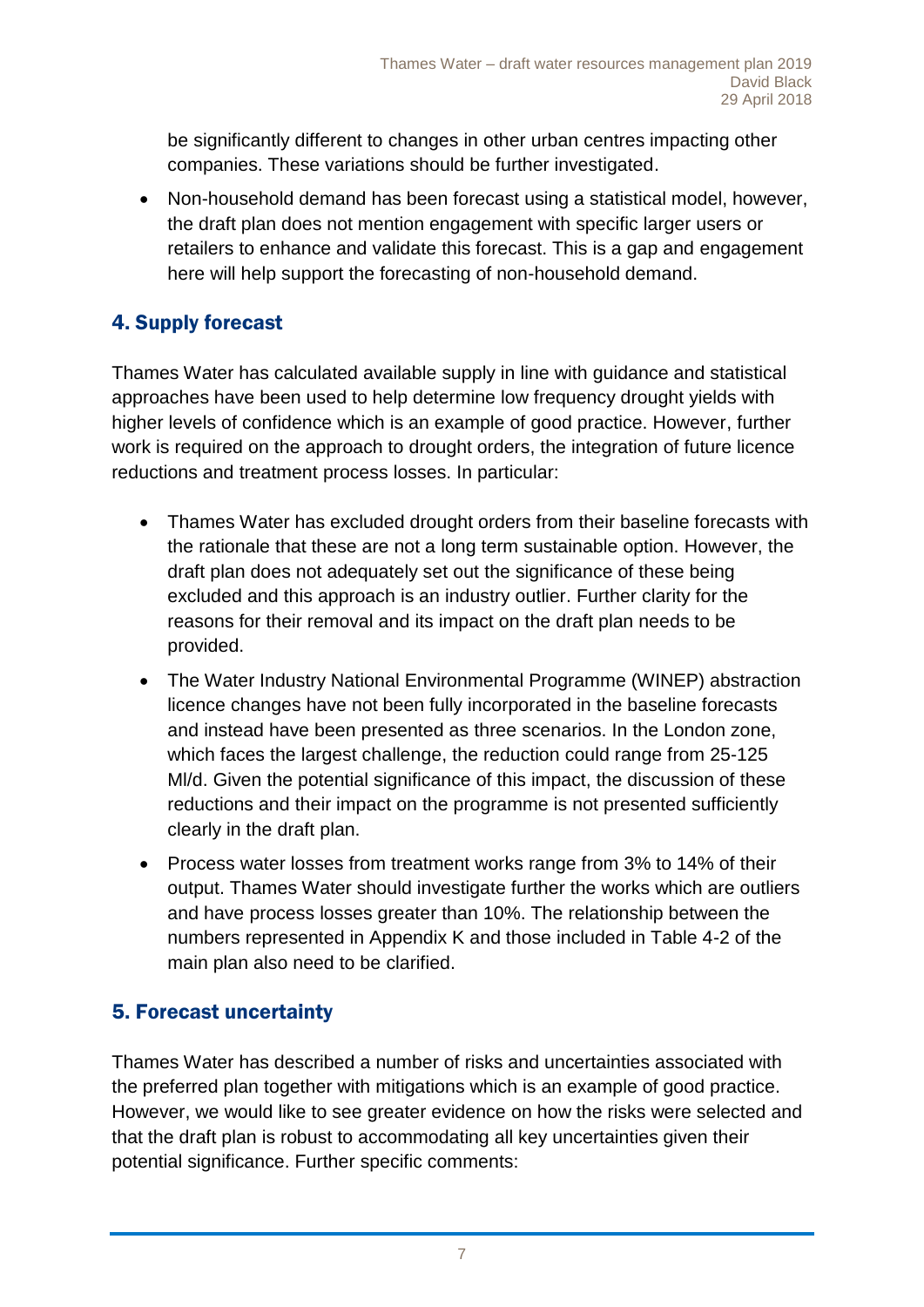- There is on-going work to improve the assessment of deployable outputs. It is noted in the draft plan that baseline supply increased by 6% due to modelling updates since the last plan, highlighting the sensitivity to these changes.
- There is uncertainty in the company selection of WINEP scenarios and decision not to use drought orders on the baseline supply forecast. These are compounded by long term uncertainty around potential future reductions.
- There is significant uncertainty related to the population growth, especially in London and the scale of potential demand needs of neighbouring companies.

### 6. Supply-demand balance

The supply-demand balance profile presented is in line with the assumptions of the individual supply and demand components and it appears to be consistent with the guidance. However, further transparency is required to fully understand the approach to sensitivity testing to be confident that the overall need assessment is robust. Further specific comments:

- The main planning factors driving the deficit are clearly presented and include population growth, climate change and the move to be resilient to a 1-in-200 year drought event by 2030. The change in drought resilience results in a requirement for an additional 153 Ml/d (140 Ml/d for the London zone).
- A range of scenarios have been tested on the preferred programme which are described in outline together with their outcomes but further information is required to fully understand the approach. Further considerations:
	- o The decision on scenario selection is unclear and would benefit from more information being provided. This should include an explanation of the approach to future supply reductions (based on WINEP) and scenarios which explore reduced demand associated with lower population forecasts in London.
	- o The results of the scenario testing are presented at a high level and there is insufficient detail to understand whether the uncertainty has been adequately investigated, or what the likelihood is of these futures happening.

# 7. Options

Reflecting the scale of the challenge, Thames Water has considered an extensive range of supply and demand options. However, further work is required around a number of options, including the potential for large imports and environmental mitigation for the key early supply-side option (the Mogden-Teddington transfer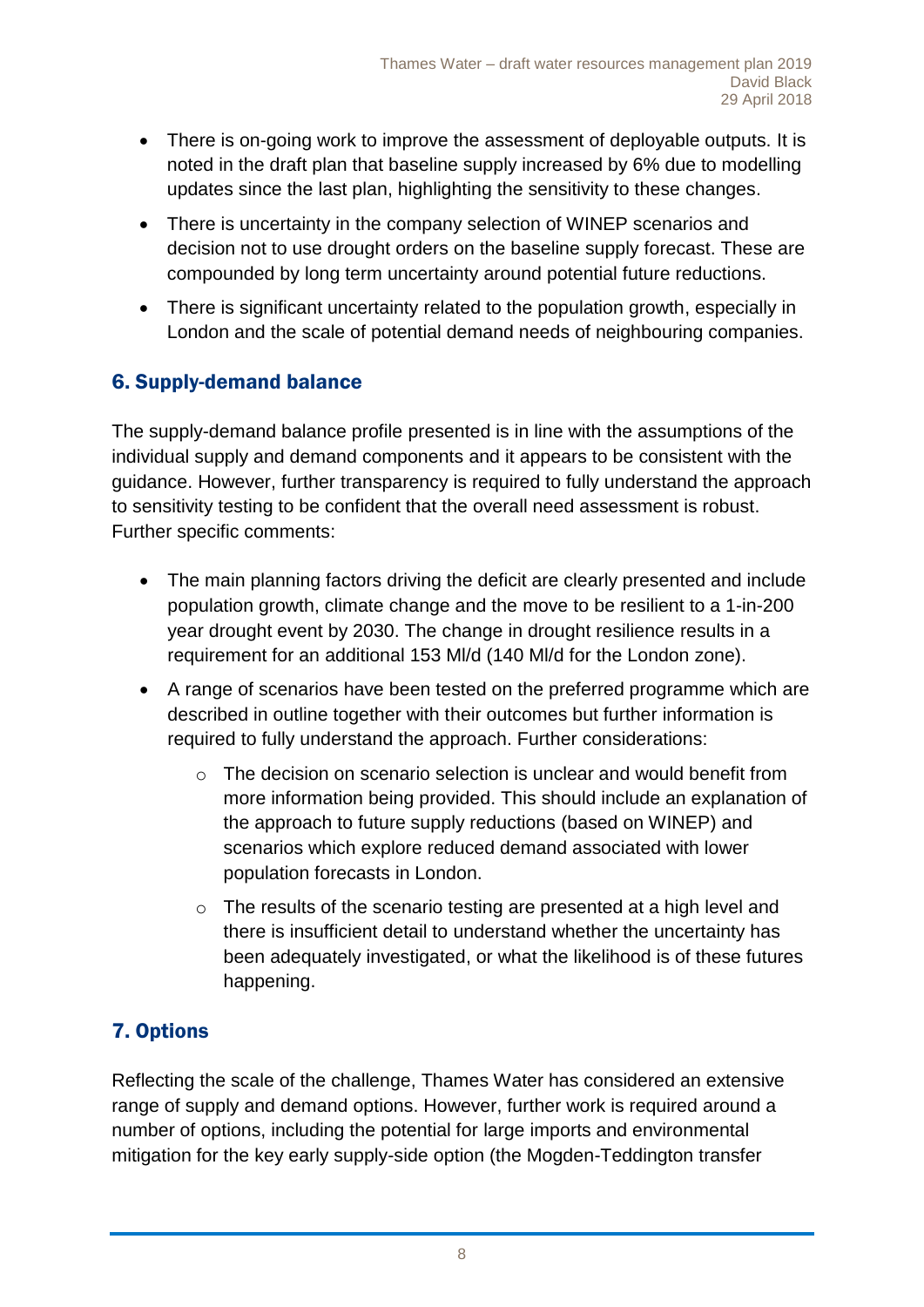scheme). Looking longer term there also appears to be a lack of ambition in demand management, for example around leakage and PCC. Further specific comments:

- Thames Water has used what appears to be appropriate screening criteria and processes for developing lists of options. However, we would welcome further evidence to show how the criteria have been applied consistently. This should include the findings of the expert panel (set up to support plan development) on this point.
- Thames Water has engaged in discussions with third parties, including through the use of an Official Journal or OJEU to promote the need and generate third party interest. However, this is a necessary rather than sufficient condition to demonstrate fair and reasonable evaluation of third party with in-house options. Further considerations:
	- o A range of options from third parties were included on the unconstrained list, though the focus of the options was on supply and the company should consider what it could do in order to promote further demand options.
	- $\circ$  For a number of third party options there is currently insufficient information to either confirm that the proposal is feasible, or reject it as unfeasible. For these options Thames Water should continue to actively engage with the third parties and provide support to ensure viable options are not unnecessarily screened out. Further, if any of the uncertainties are not resolved by the final plan we would expect to see a clear timeline for their resolution.
	- o We expect Thames Water to demonstrate equal vigour in gathering data on third party as in-house options and to ensure equal treatment of these options. It should be careful to ensure that its in-house options are not unfairly or unduly favoured and that the [principles for company](https://www.ofwat.gov.uk/publication/delivering-water-2020-final-methodology-2019-price-review-appendix-8-company-bid-assessment-framework-principles/)  [bid assessment frameworks](https://www.ofwat.gov.uk/publication/delivering-water-2020-final-methodology-2019-price-review-appendix-8-company-bid-assessment-framework-principles/) are followed.
- Water trading with other water companies is a feature of Thames Water's draft plan with the potential for significant future imports and exports. Further considerations:
	- o There is the potential for a large trade via the River Severn and this has been included in the United Utilities draft plan. This option could potentially displace or delay other large supply-side options. It is unclear how Thames Water has derived its estimate of costs associated with this scheme from the information put forward by the parties. We would expect Thames Water to provide an explanation and reconciliation of any differences and third party assurance around their calculations in their further work for the final plan.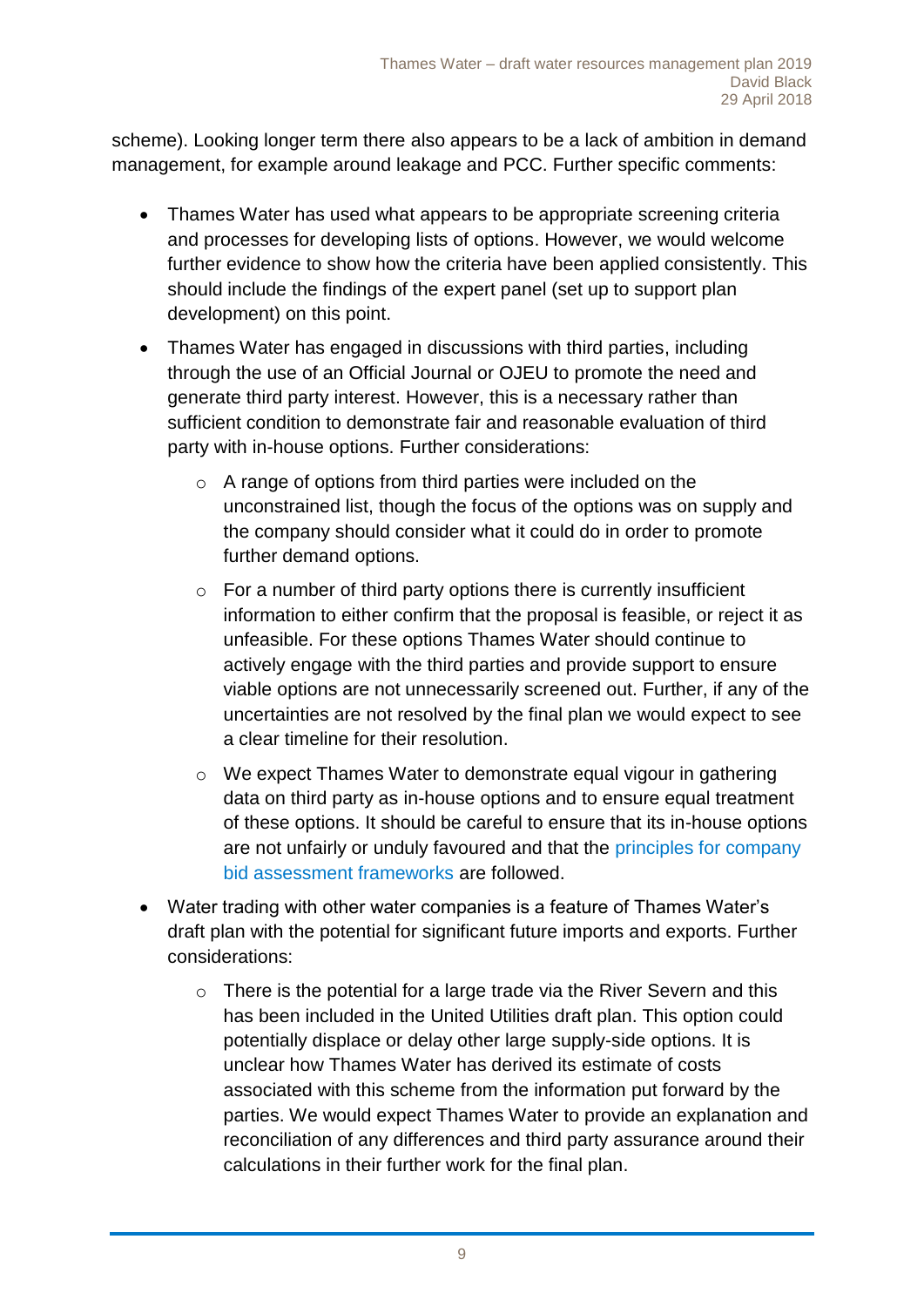- o The River Severn trade doesn't appear in Thames Water's preferred options and we expect all the companies involved in this transfer option to continue to actively engage on progressing its assessment prior to the final plans being published. If the uncertainty is not resolved by the final plan there may be merit in continuing to explore this option, given the large size of major supply schemes and the importance to customers of appropriate analysis and planning to support decision making.
- o There is also the potential for a trade from Welsh Water, however, it is noted in the plan that there is currently insufficient information to confirm that these proposals are feasible. We expect Thames Water to continue to actively engage on this option and provide support to ensure viable options are developed in time for the final plan.
- $\circ$  Later in the planning period the draft plan notes that Thames Water will export water to its neighbouring companies, in line with some of the scenarios generated by WRSE. In finalising its plan the company should consult further with the other water companies involved in the proposed trades in order to ensure consistency as regards volumes and dates of trades.
- The narrative in the draft plan states an ambition to reduce leakage by 15% by 2025. However, how this will be achieved is not set out in the plan and there is no clarity on longer term ambition for leakage reductions after 2025. Further considerations:
	- $\circ$  The 15% target by 2025 does not match the information presented in the majority of the draft plan, for example a reduction of 8% is incorporated into the data tables and no scenario is shown with the 15% target.
	- o This discrepancy means there is an incomplete representation of the leakage target in the draft plan, for example, how it will be met and the cost, the impact it has on the supply-demand balance and the potential impact on the phasing of other options. This is important in the context of the current challenges Thames Water faces in meeting its current leakage reduction target for 2015-2020 (10%).
	- o The change in leakage target means there is a lack of clarity on long term leakage ambition. For example, the planning tables suggest that the 15% target would originally have been met later in the planning period (with 18% reduction met by 2045). The narrative does not suggest what the leakage targets will be after 2025 and whether further large ambitious reductions are planned.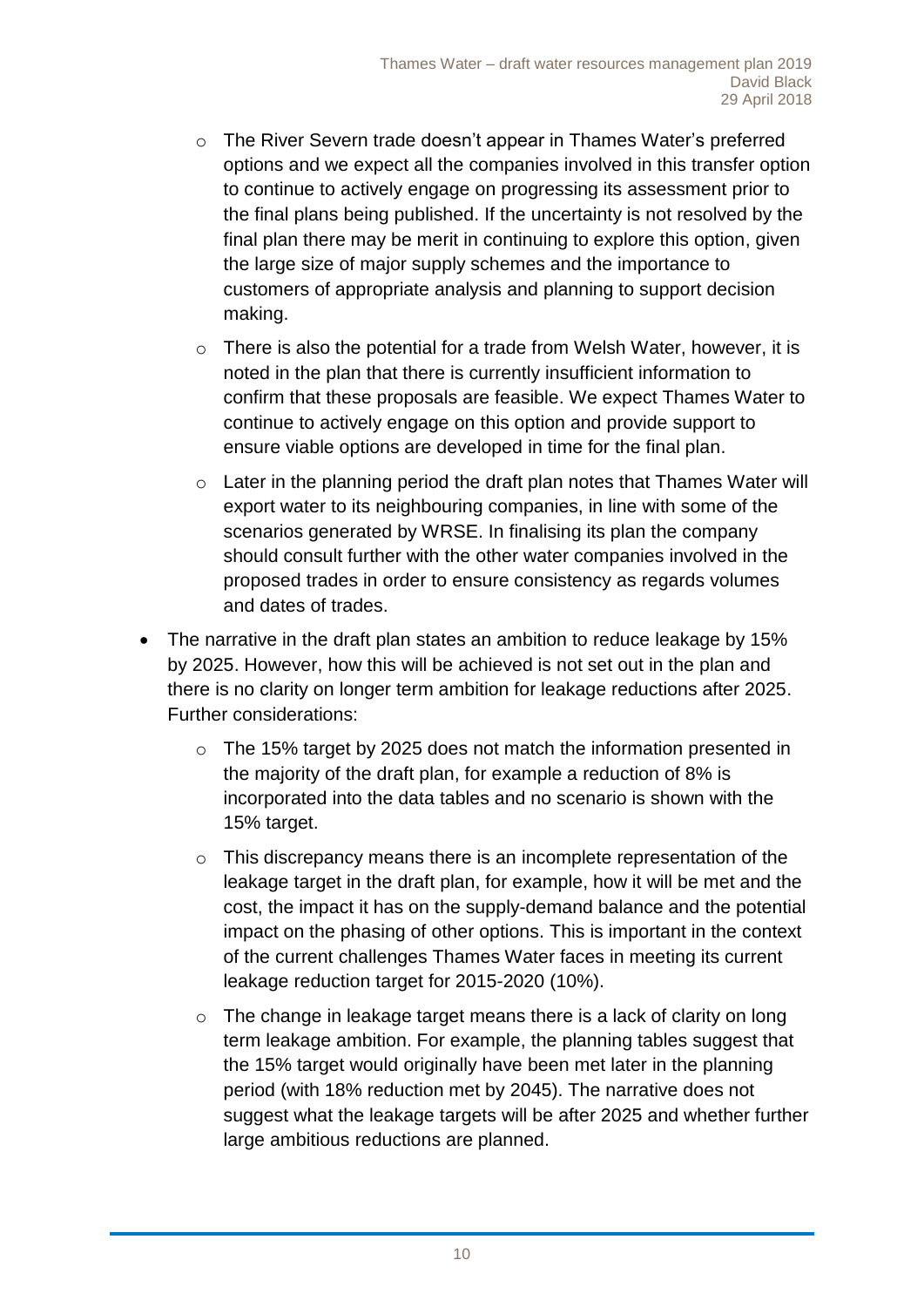- The metering strategy, which includes the rollout of smart meters, will represent a significant increase from current levels of activity (increasing from 46% to 61% meter penetration between 2020 and 2025). Given the challenge faced in the existing period of installing meters further detail should be provided on how Thames Water plan to deliver this and monitor implementation.
- The proposed long term target for average PCC at 125 l/h/d by 2045 is less ambitious than the average for other companies nationally (122 l/h/d) and lacking the ambition of leading companies. This is made more significant by the likely scale of the population in the Thames Water region by this time. The proposed reward-based incentive scheme, proactive water efficiency activities and working with housing associations are examples of good practice. Given the scale of the challenge Thames Water should consider whether further ambition in reducing PCC is required.
- A large number of supply options are presented however the plan does not provide sufficient evidence that the proposed supply-side options are appropriate:
	- o Across the options we would welcome greater clarity on the assumptions made in the development of the plan. This should include greater detail on the potential risks in deliverability and uncertainty in timing.
	- o The company should ensure that the proposed schemes mitigate any identified environmental issues and are deliverable. For example, we note there is environmental uncertainty concerns regarding the Mogden-Teddington transfer scheme in the preferred plan.
	- o It is unclear why the option for schemes to be upsized or brought forward does not appear to feature in scenarios. For example, in scenario testing of the maximum abstraction reduction scenario for the River Lee a new option enters the plan rather than other preferred options being brought forward or upsized.
- General statements are provided on the cost estimating methodologies used but it has not been possible to assess the robustness of the cost estimates from the information contained in the draft plan. Thames Water should provide further explanation of its option costing process, including cost assumptions and their application to different scheme types and how methods will be consistently applied to PR19 business planning.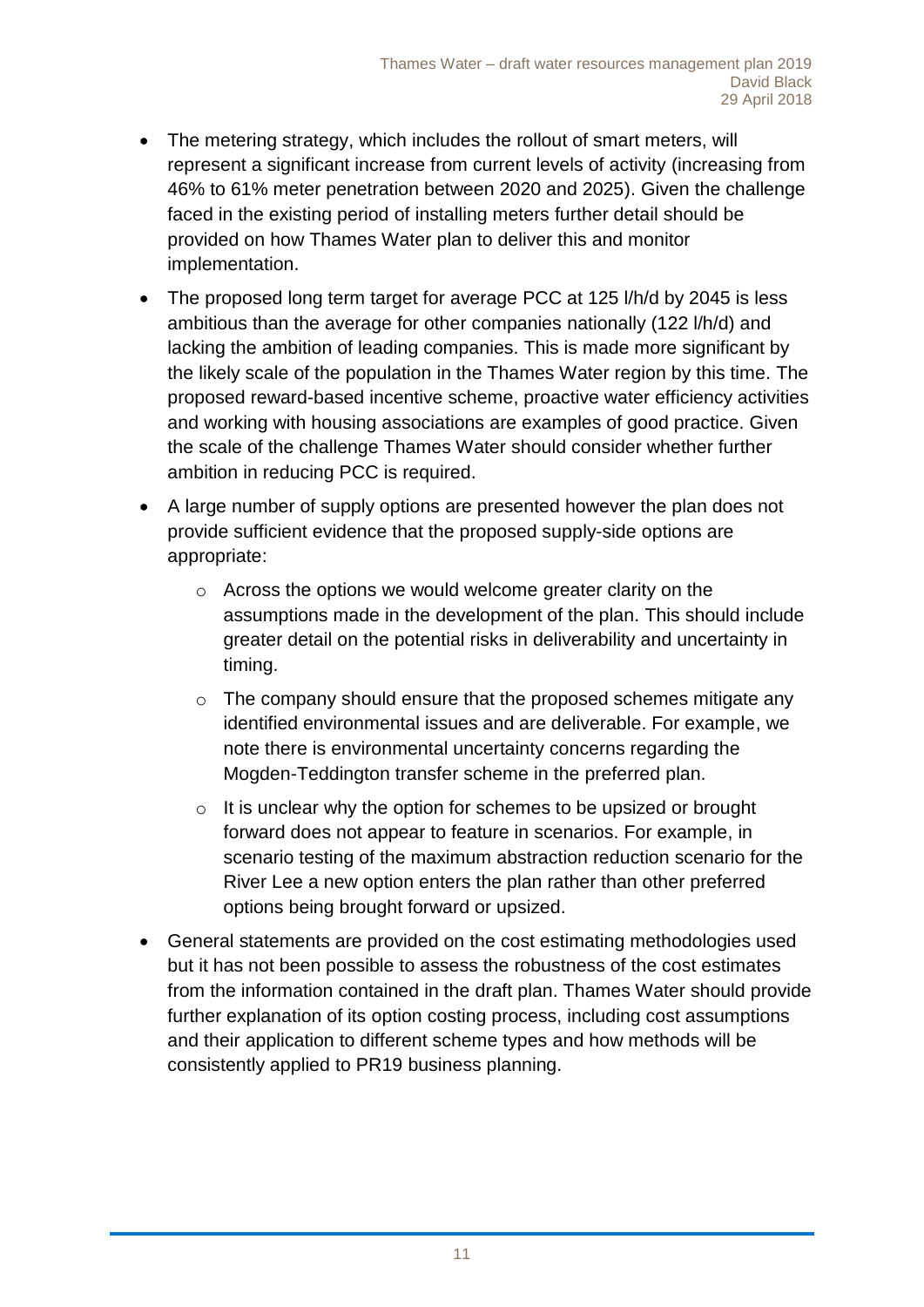### 8. Decision making

Thames Water has adopted an enhanced aggregated economics of balancing supply and demand (EBSD) approach to develop their preferred plan consistent with their problem characterisation. However, there is limited evidence presented in the draft plan regarding the final decision making process and there is only limited description of how the preferred portfolio was selected. Alongside this further transparency is required on contributions of the expert panel and the metrics used in decision making. In particular:

- While there is a large amount of material provided on the decision support tools it is unclear how the final preferred portfolio was selected. Thames Water should further clarify the decision making process and explain how and by whom the preferred portfolio was decided on. This should also cover late changes made to draft plan, like the change in leakage target which is reflected in the narrative but not fully in the draft plan.
- Thames Water state that their decision making process has been reviewed and assessed by a panel of industry experts. While the use of an expert panel is positive, only very limited details of their contributions are provided in the draft plan. To address this the company should provide:
	- o details of the expert panel's assessment and findings; and
	- o further detail of how the outputs from the panel review impacted the preferred programmes.
- Given the high levels of uncertainty (especially with demand) the evaluation and selection of options should account for this ensuring that lower regret options are considered first by taking into account the higher option value created by the uncertainty, and the benefits of considering more flexible solutions (such as modular delivery).
- It is unclear how the scenarios tested have influenced the preferred plan. For example while the draft plan broadly outlines alternative solutions if the large schemes such as Mogden-Teddington or Abingdon are not progressed or delayed it does not explain how this testing was incorporated into the selection of preferred plan.
- The chosen planning period of 80 years is a good example of long term planning. However, the sensitivity of this decision is not fully reported and further clarity here would help show how the planning period impacts investment decisions and choices of programmes.
- We recognise that the draft plan is focused on best value solutions rather than least cost. However, there are a number of areas where the differences in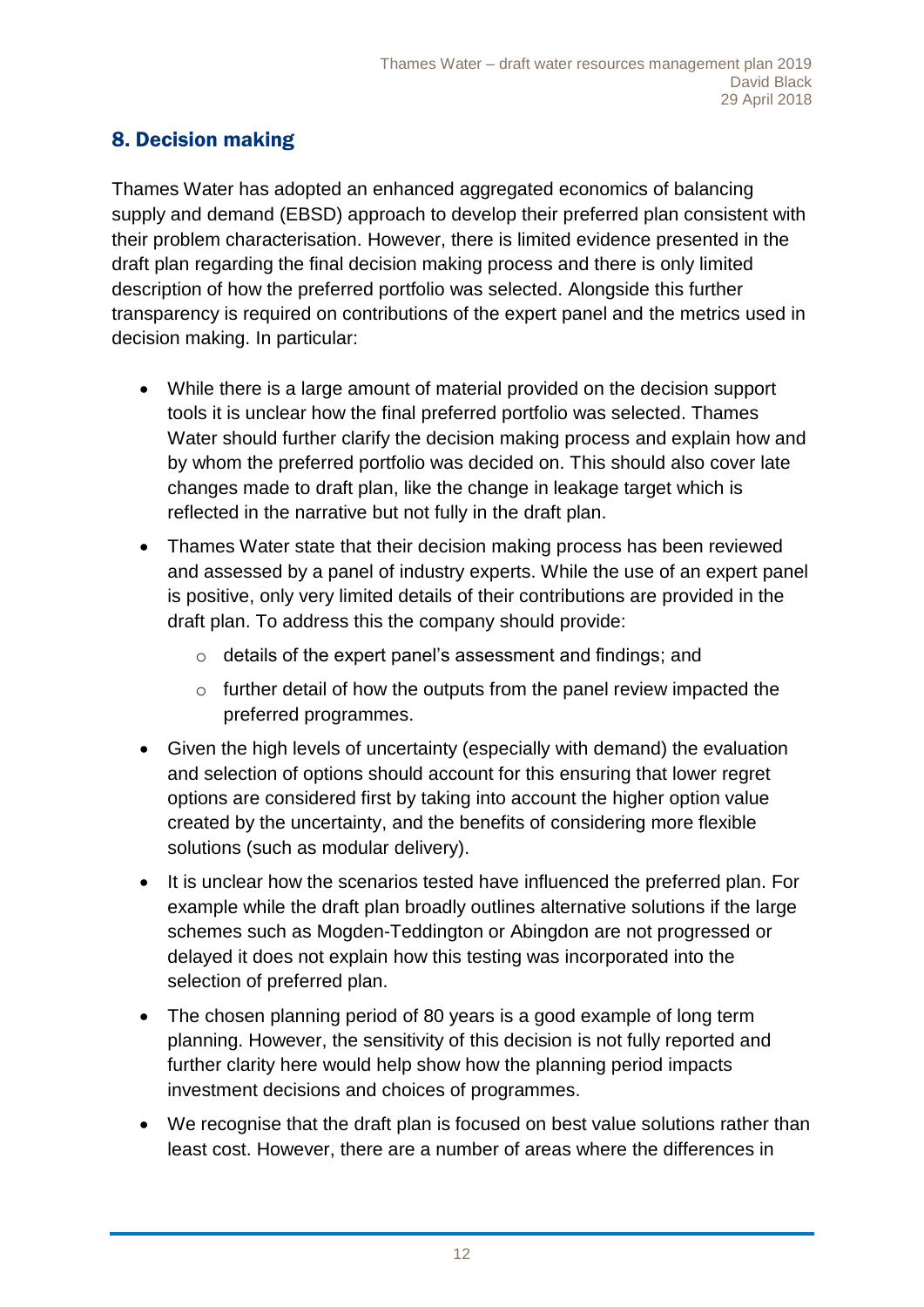cost between the feasible and preferred options are significant and do not appear to be fully justified in the narrative:

- o The feasible Oxford Canal transfer is planned to be delivered in 2060 and has a lower cost when compared to other options for the London zone that are selected for earlier delivery in the plan; and
- o The feasible Beckton desalination solution for the London zone also has lower costs than some of the selected preferred options.
- Thames Water has developed a range of option metrics to support the identification of best value programmes. However, there is limited transparency on how these metrics have been used and applied. Greater transparency on the consistent application of metrics and the impact on decision making needs to be provided.
- The draft plan was subject to assurance including challenge from independent auditors, external consultants, the expert panel and other stakeholders and regulators. There is some evidence provided of engagement with the Thames Water Executive Management Team and the Board during the development of the draft plan and its approval. However, given the inconsistencies and late decisions in the draft plan (such as the leakage ambition policy) we have concerns about the quality of Board engagement and assurance.

#### 9. National and regional considerations

Thames Water has worked closely with WRSE and is also engaged with WRE to ensure it has developed its draft plan within a regional supply context and this appears to be supported by the plan detail. However, there is significant uncertainty around the needs of neighbouring water companies, and whether more can be done in the near term. Further specific comments:

- The draft plan makes reference to the Water UK national project and the risk of supply restrictions, especially in London.
- The inclusion of trades of 130 MI/d appears to be in line with some WRSE scenarios, though it is noted that the trades occur later in the planning period (60Ml/d in the mid to late 2040s, and a further 70 Ml/d in the mid-2060s) and other scenarios predict a requirement for a greater level of trading.
- There is continuing uncertainty regarding the requirements of neighbouring companies. Further transfers have the potential to impact upon the delivery of major schemes within Thames Water's plan. Therefore the company should ensure it actively co-operates with other WRSE members in order to produce aligned final plans that benefit the region and its customers as a whole.